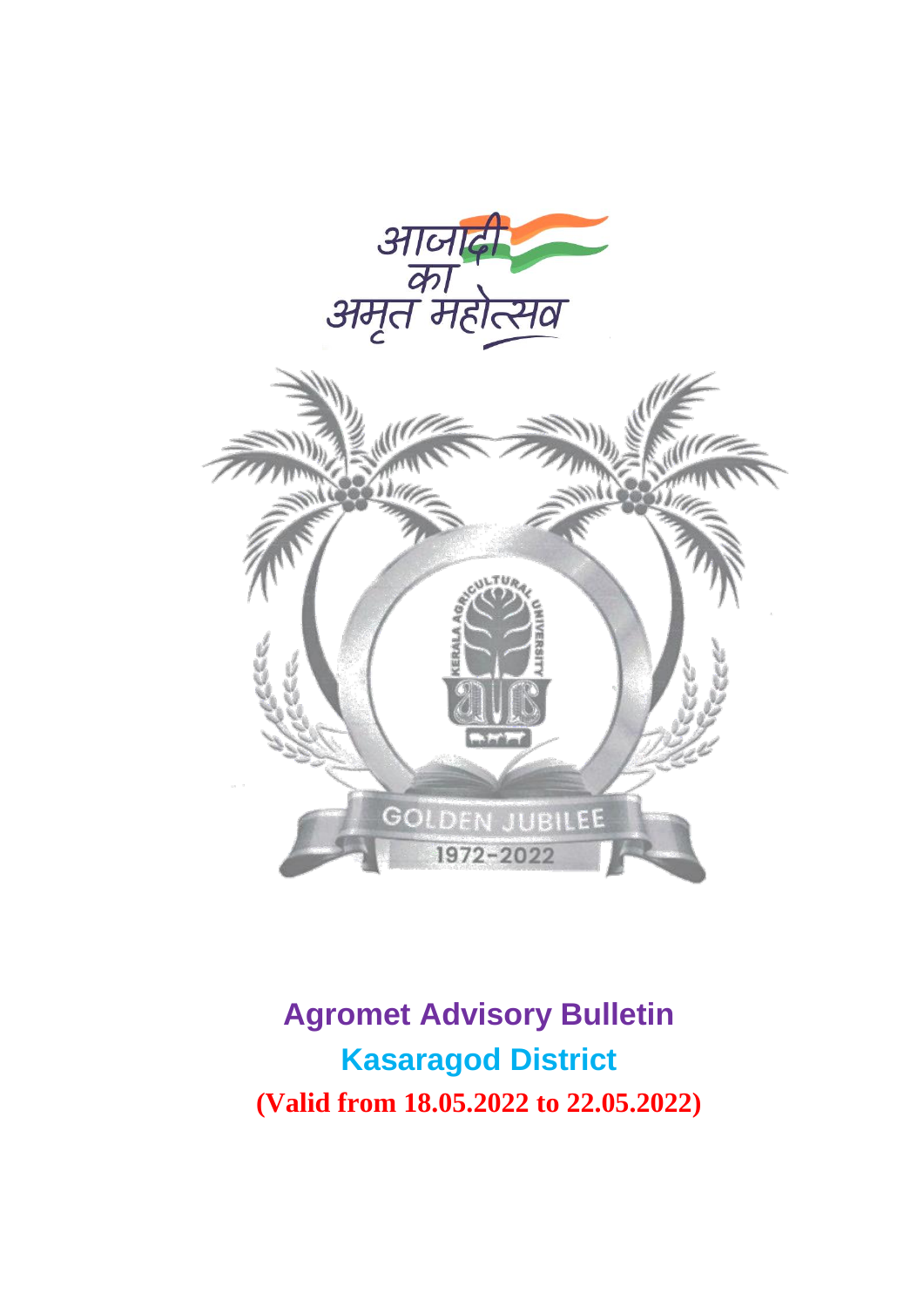

## **Agromet Advisory Bulletin for the District, Kasaragod (Valid from 18.05.2022 to 22.05.2022)**



*(Issued jointly by Kerala Agricultural University Regional Agricultural Research Station Pilicode & India Meteorological Department)*

**Bulletin Number: Pilicode/Ksd-39/2022 Date:17/05/2022**

## **A.Weather Summary of preceding five days**

| Rainfall, mm | Max. temp., $\mathrm{C}$ | Min. temp., $^{\circ}C$ | R. H., % | Wind speed, Km/h |
|--------------|--------------------------|-------------------------|----------|------------------|
| 10.5         | 29.0-32.1                | 23.0-24.3               | 83-96    | 03-04            |

## **B.Weather forecast for next five days**

| Parameters                | 18-05-2022 | 19-05-2022 | 20-05-2022 | 21-05-2022 | 22-05-2022 |
|---------------------------|------------|------------|------------|------------|------------|
| Rainfall, mm              | 50         | 25         | 50         | 6          | 12         |
| Max. Temp, °C             | 30         | 30         | 30         | 30         | 30         |
| Min. Temp, <sup>o</sup> C | 24         | 24         | 24         | 24         | 24         |
| Max. Relative Humidity, % | 97         | 97         | 97         | 97         | 97         |
| Min. Relative Humidity, % | 85         | 85         | 85         | 85         | 85         |
| Wind speed, km/h          | 8          | 12         | 3          | 3          | 3          |
| Wind direction, degrees   | 320        | 320        | 320        | 50         | 270        |
| Total cloud cover, octa   | 8          | 8          | 8          | 3          |            |

## **C. Agrometeorological Advisories**

| Crop                                         | <b>Stages</b>                                                                                                                                                                                                                                                                                                                                                                                                                                                                    | Problems | Agro-meteorological advisories |  |  |
|----------------------------------------------|----------------------------------------------------------------------------------------------------------------------------------------------------------------------------------------------------------------------------------------------------------------------------------------------------------------------------------------------------------------------------------------------------------------------------------------------------------------------------------|----------|--------------------------------|--|--|
|                                              | <b>Isolated Heavy to Very Heavy rainfalls</b>                                                                                                                                                                                                                                                                                                                                                                                                                                    |          |                                |  |  |
| <b>General</b><br>conditions                 | There will be isolated heavy (64.5 to 115.5 mm within 24 hours) to very heavy rainfalls<br>(115.6 to 204.4mm within 24 hours) on first three days and light to moderate rainfalls 2.5<br>to 64.4 mm within 24 hours on next two days. As per the extended rainfall forecasts,<br>there are chances for large excess rainfalls than the normal in the next week.<br>The sky will be cloudy. High relative humidity will be experienced. The atmospheric<br>temperature will drop. |          |                                |  |  |
| <b>General</b><br><b>Recommen</b><br>dations | Do not put the harvested products like rice, rubber, copra, pulses, vegetable seeds, etc<br>directly under open condition.                                                                                                                                                                                                                                                                                                                                                       |          |                                |  |  |
|                                              | Give popping to all soft slender stemmed crops like banana, vegetables, climbers etc.                                                                                                                                                                                                                                                                                                                                                                                            |          |                                |  |  |
|                                              | Keep the drainage channels in wet lands open to prevent water stagnations in the fields.                                                                                                                                                                                                                                                                                                                                                                                         |          |                                |  |  |
|                                              | Do not shelter the cattles in shelters having weak structures.                                                                                                                                                                                                                                                                                                                                                                                                                   |          |                                |  |  |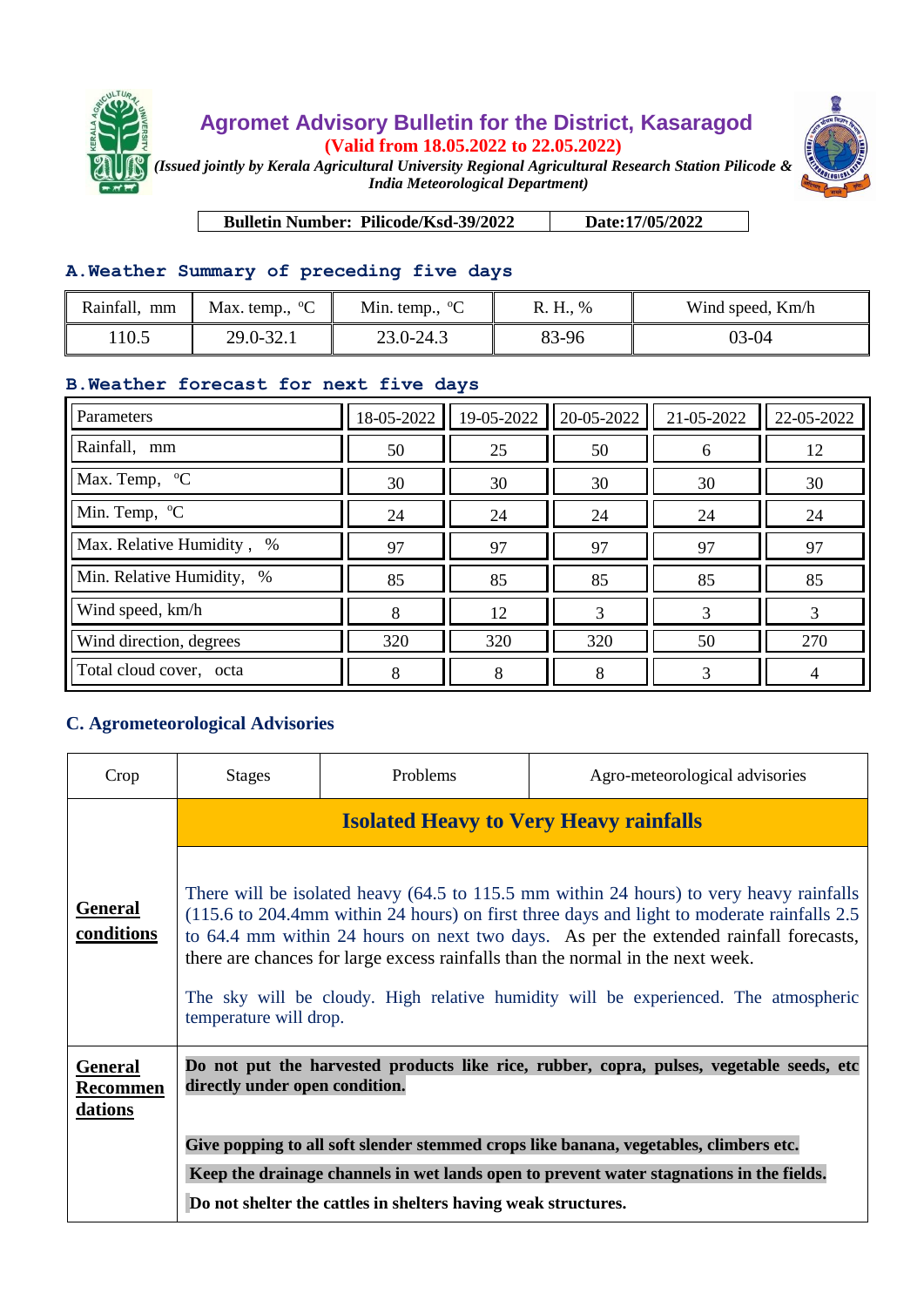|                                             | Keep animal feeds, seeds, fertilizers etc. in termite free and moist free rooms on elevated<br>platforms coated with wooden pannels. |                                                                                                                                                                                                                                                                                                                                                                                                                                                           |                                                                                                                                                                                                                                                                                                                                                                                                                                                                                                                                                                                                                                                                                                                                            |  |  |
|---------------------------------------------|--------------------------------------------------------------------------------------------------------------------------------------|-----------------------------------------------------------------------------------------------------------------------------------------------------------------------------------------------------------------------------------------------------------------------------------------------------------------------------------------------------------------------------------------------------------------------------------------------------------|--------------------------------------------------------------------------------------------------------------------------------------------------------------------------------------------------------------------------------------------------------------------------------------------------------------------------------------------------------------------------------------------------------------------------------------------------------------------------------------------------------------------------------------------------------------------------------------------------------------------------------------------------------------------------------------------------------------------------------------------|--|--|
|                                             |                                                                                                                                      | Avoid activities under open conditions while there is lightning and heavy winds. Also do not<br>expose livestock to such unfavorable weather conditions.                                                                                                                                                                                                                                                                                                  |                                                                                                                                                                                                                                                                                                                                                                                                                                                                                                                                                                                                                                                                                                                                            |  |  |
|                                             |                                                                                                                                      | Preparations to plant seedlings of tree crops can be started. The pits can be taken if there is<br>sufficient moisture content in the soil. Ensure proper distance between the plants. The $\frac{2}{3}$ portions<br>of the pits should be filled with the mixture of topsoil and powdered dry cow dung/compost.                                                                                                                                          |                                                                                                                                                                                                                                                                                                                                                                                                                                                                                                                                                                                                                                                                                                                                            |  |  |
|                                             |                                                                                                                                      | Postpone fertilizer applications to the crops for few days.                                                                                                                                                                                                                                                                                                                                                                                               |                                                                                                                                                                                                                                                                                                                                                                                                                                                                                                                                                                                                                                                                                                                                            |  |  |
|                                             |                                                                                                                                      | It is better to keep a buffer stock of paddy seeds, for catch cop if any exigent conditions arises.                                                                                                                                                                                                                                                                                                                                                       |                                                                                                                                                                                                                                                                                                                                                                                                                                                                                                                                                                                                                                                                                                                                            |  |  |
| Paddy<br>(Viruppu:<br>First crop<br>season) | Main Land<br>preparation                                                                                                             | If the level of soil moisture content in the paddy field is optimum for<br>ploughing, the tilling operations can be started. With the first ploughing<br>itself, incorporate powdered FYM/compost or green manures (@ 5t/ha) to<br>the soil.                                                                                                                                                                                                              |                                                                                                                                                                                                                                                                                                                                                                                                                                                                                                                                                                                                                                                                                                                                            |  |  |
|                                             | Nursery<br>preparation                                                                                                               | Nursery preparation for transplanting -. Apply dried and powdered farm<br>yard manure or compost while preparing the nursery $@1kg/m^2$ and<br>thoroughly incorporate to the soil.<br>Preparation of seeds:- To prevent seed borne diseases, dress the seeds<br>with Pseudomonas $@10g/kg$ of seeds before sowing.                                                                                                                                        |                                                                                                                                                                                                                                                                                                                                                                                                                                                                                                                                                                                                                                                                                                                                            |  |  |
| Coconut                                     | Land preparation<br>for sowing                                                                                                       | Preparations for planting seedlings can be started. Take pits of size<br>1mx1mx1m. In laterite soils 1.2mx1.2mx1.2m sized pits are required.<br>Fill 1/3 portion of the pits with a mixture of topsoil, powdered FYM and<br>wood ash taken in equal proportion. Bunds should be provided on<br>banks of the pits to prevent collection and stagnation of runoff water<br>in the pits. Sites where waterlogging may occur are not suitable for<br>coconut. |                                                                                                                                                                                                                                                                                                                                                                                                                                                                                                                                                                                                                                                                                                                                            |  |  |
| Coconut                                     | All stages                                                                                                                           | Rhinoceros beetle<br>Dwarf varieties and young<br>palms are more vulnerable<br>to the attack.                                                                                                                                                                                                                                                                                                                                                             | Take out the beetles from the attacked palm<br>crown using beetle hook.<br>Swab the hole<br>made by the beetles with Bordeaux paste to<br>prevent entry of fungus through the cut<br>surface.<br>Old fishnets can be reused for controlling the<br>pest. Cut the nets into pieces of size 1m x<br>0.5m. Keep the middle portion of the net,<br>lengthwise into the axils of 3 <sup>rd</sup> and 4 <sup>th</sup> leaf<br>whirls of the palm. Push the net firmly with<br>small stones into the axils. The hanging sides<br>of the net should be kept open.<br>The beetles<br>will be trapped in the nets and get destroyed.<br>Care should be taken to move the nets to upper<br>leaf axils accordingly while fresh leaves are<br>emerging. |  |  |
| Coconut                                     | All stages                                                                                                                           | Red palm weevil                                                                                                                                                                                                                                                                                                                                                                                                                                           | The palms can be saved only if the attack is<br>diagnosed at an early stage. Hence more<br>frequently inspect the palms. The attack can<br>be diagnosed by the presence of yellowing of<br>upper and middle whirls of leaves and holes at                                                                                                                                                                                                                                                                                                                                                                                                                                                                                                  |  |  |